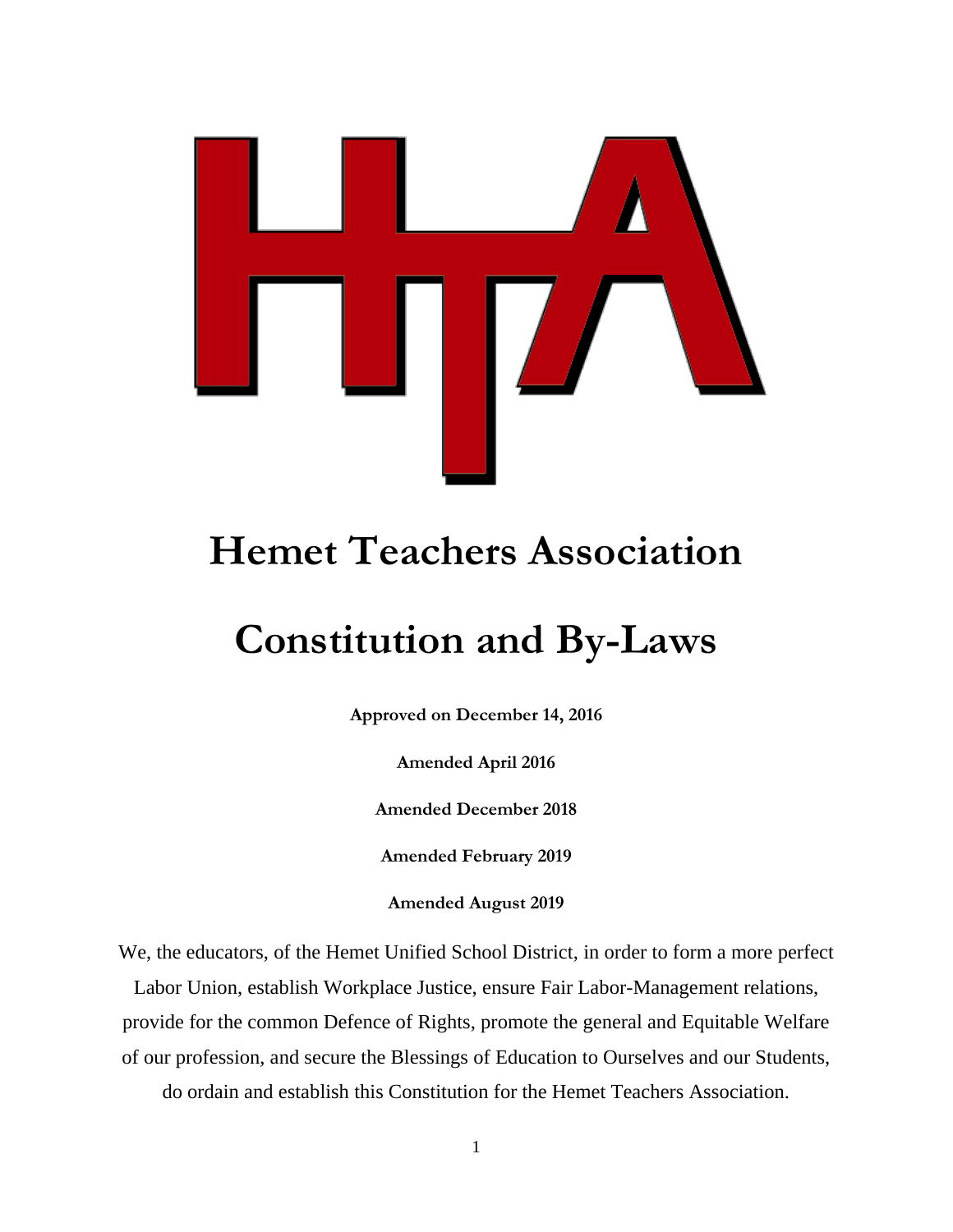# **Table of Contents**

| <b>Topic CONSTRAINING CONSTRAINING CONSTRAINING</b> | <b>Page Number</b> |
|-----------------------------------------------------|--------------------|
|                                                     |                    |
|                                                     |                    |
|                                                     |                    |
|                                                     |                    |
|                                                     |                    |
|                                                     |                    |
|                                                     |                    |
|                                                     |                    |
|                                                     |                    |
| X. MEETINGS OF THE GENERAL MEMBERSHIP 12            |                    |
|                                                     |                    |
|                                                     |                    |
|                                                     |                    |
|                                                     |                    |
|                                                     |                    |
|                                                     |                    |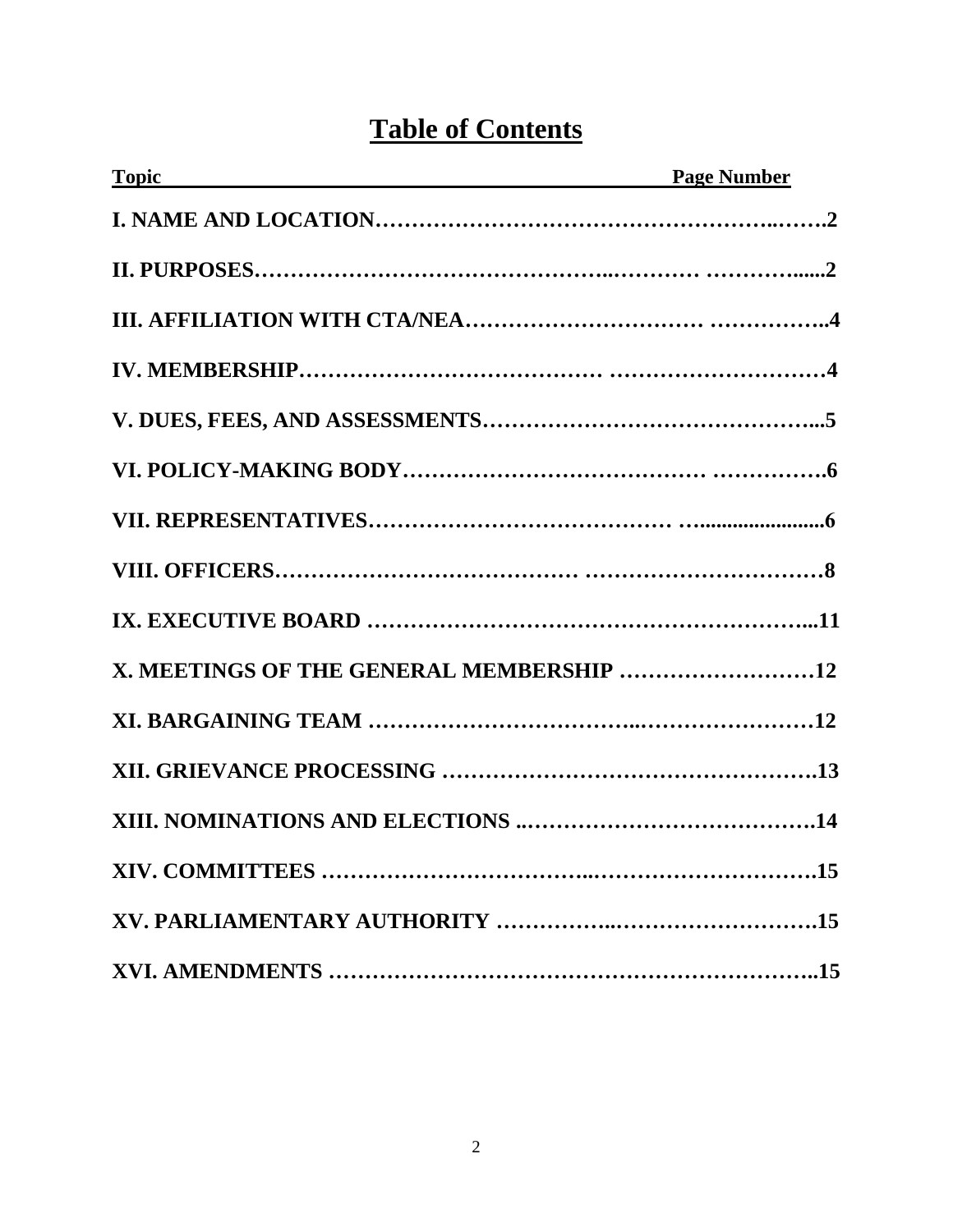#### **Hemet Teachers Association Constitution and By-laws**

## **I. NAME AND LOCATION**

The official name of this Association shall be the **Hemet Teachers Association/CTA/NEA** in Riverside County.

### **II. PURPOSES**

The primary purposes of this Association shall be:

A. To represent its members in their relations with their employer, and to seek to be the exclusive representative of appropriate units of school employees in all matters relating to employment conditions and employer-employee relations including, but not limited to, wages, hours, and other terms and conditions of employment;

B. To form a representative body capable of developing group opinion on professional matters to speak with authority for members;

C. To provide an opportunity for continuous study and action on problems of the profession;

D. To promote cooperation and communication between education support professionals and certificated educators;

E. To provide a means of representation for its ethnic-minority members;

F. To promote professional attitudes and ethical conduct among members;

G. To encourage cooperation and communication between the profession and the community; and

H. To foster good fellowship among members.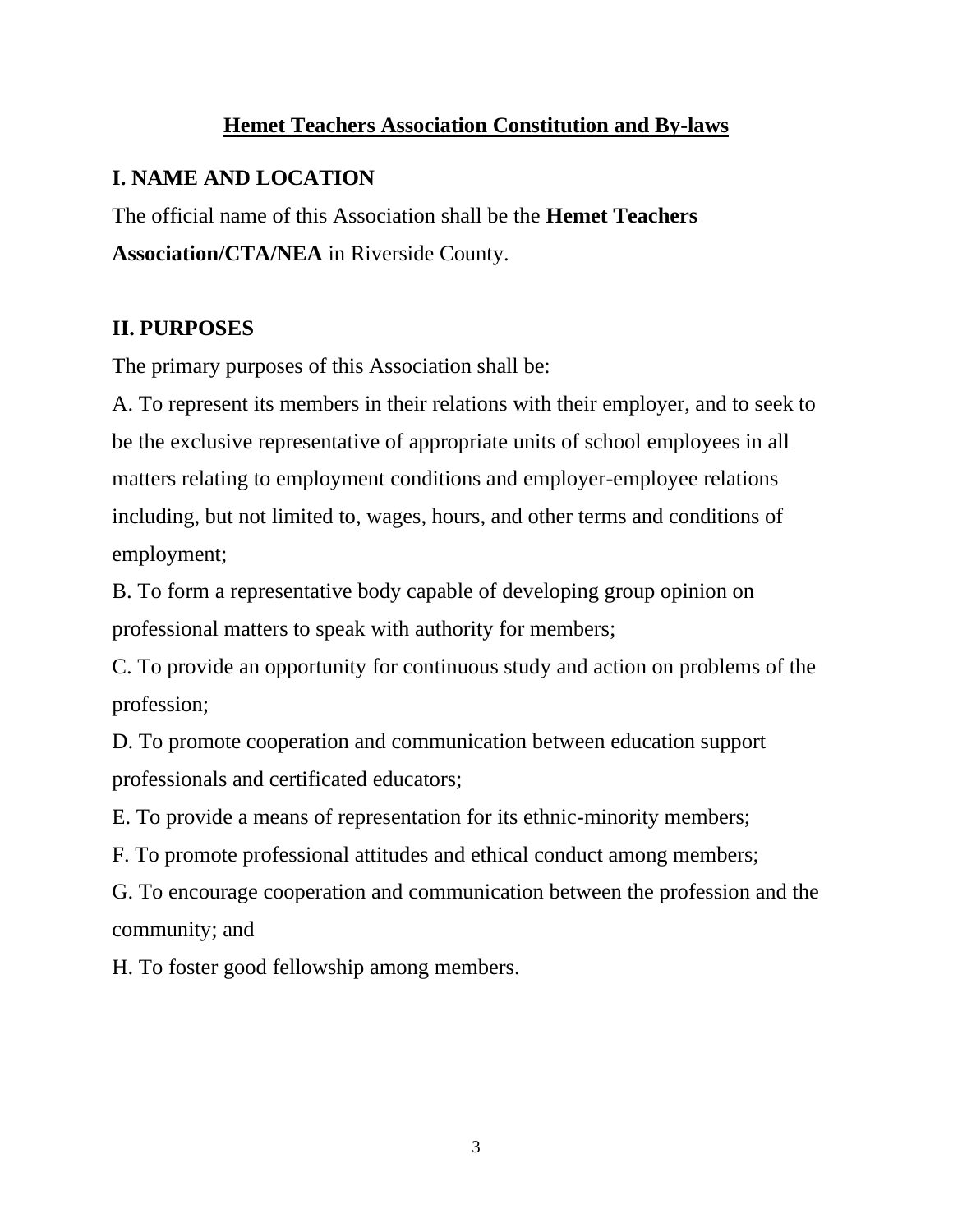#### **III. AFFILIATION WITH CTA/NEA**

A. The Hemet Teachers Association shall be a chartered chapter of the California Teachers Association (CTA).

B. The Hemet Teacher Association shall be an affiliate local association of the National Education Association (NEA).

#### **IV. MEMBERSHIP**

A. The primary category of membership shall be Active members.

B. Active membership shall be open to any person who is engaged in or who is on limited leave of absence from professional educational work, is an employee of Hemet Unified School District, and whose primary assignment is such as not to hold evaluative responsibility over other employees to such an extent as not to be represented in the negotiations process by the bargaining unit.

C. Membership may be granted upon initiation of payroll deduction or upon payment of annual Association/CTA/NEA dues.

D. The right to vote and to hold elective office or appointive position within the Association shall be limited to Active members.

E. Members shall receive special services, obtain assistance in the protection of professional and civil rights, and receive reports and publications of the Association.

F. Active members shall adhere to The Code of Ethics of the Education Profession. G. The rights to and privileges of membership shall not be abridged in any way because of age, sex, race, color, ethnic group, marital status, national origin or sexual orientation.

H. No member of the Association may be disciplined by the chapter without due process. Due process includes the right to select representation, to present evidence on his/her behalf, to confront and cross-examine his/her accuser and any other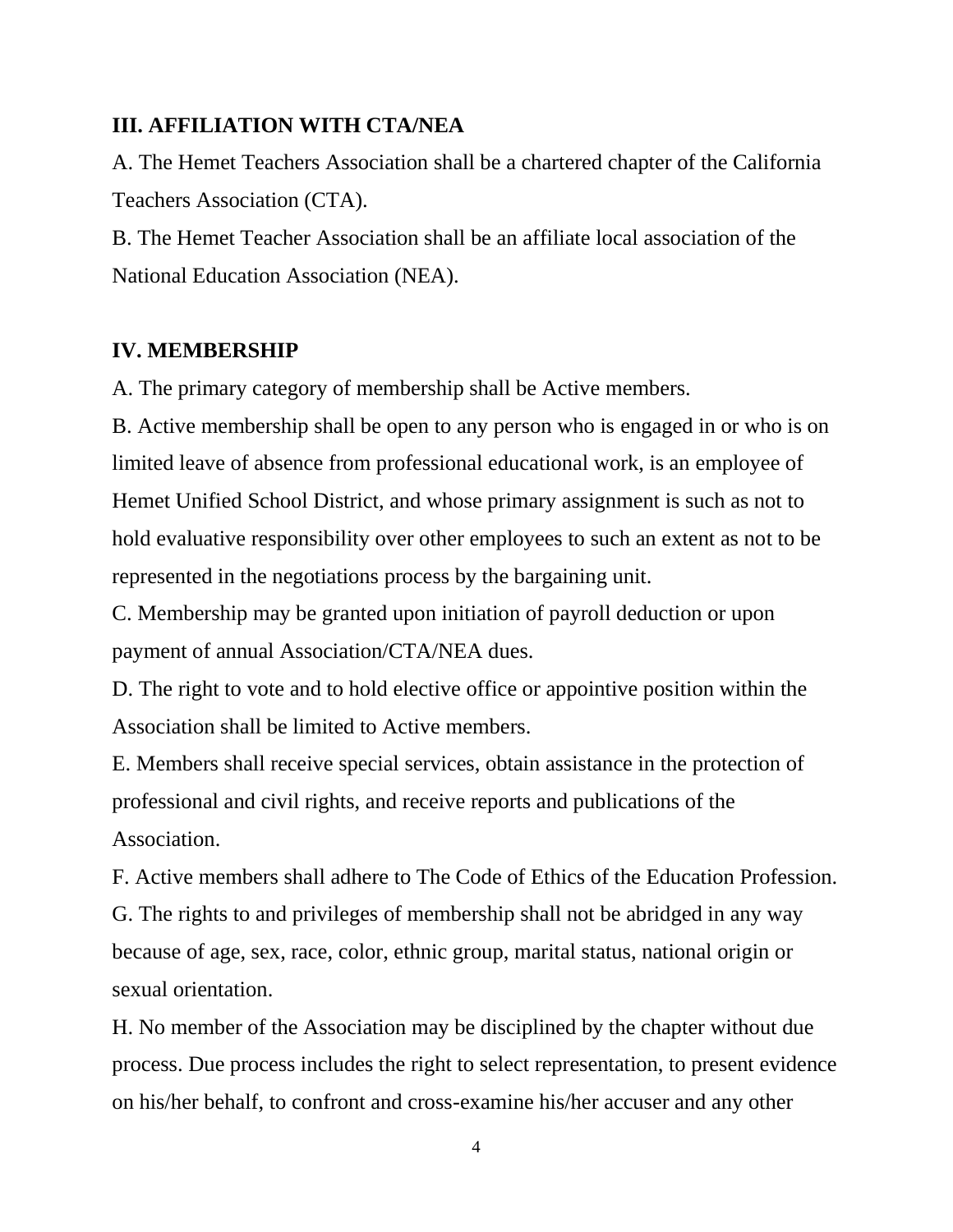witnesses against him/her, and to examine and refute all evidence considered by the hearing panel, whether or not such evidence is presented at a hearing. The member has the right to appeal the decision of the hearing panel to the governing body.

I. The membership year shall be that period of time from September 1 of any given calendar year through August 31 of the following calendar year, inclusive.

#### **V. DUES, FEES, AND ASSESSMENTS**

A. The basic annual dues level for Active members represented in the bargaining unit, shall be sufficient to cover the operation expenses of the Association, the dues of CTA, and the dues of NEA.

B. The Association's portion of the basic annual dues shall be established by action of the Representative Council of the Association at the last regular meeting of the school year.

C. Membership shall be continuous after initial enrollment until delinquent or until a change in professional status shall make the member ineligible for membership. If by October 31 of any calendar year a member has neither paid the established annual membership dues for the current membership year, nor made satisfactory arrangements for payment, then that person's membership shall be considered delinquent and the name dropped from the rolls.

#### **VI. POLICY-MAKING BODY**

A. The policy-making body of the Association shall be a Representative Council. The Representative Council, comprised of Active members of the Association, derives its powers from and shall be responsible to the Active membership. B. The Representative Council shall be composed of the following Active members: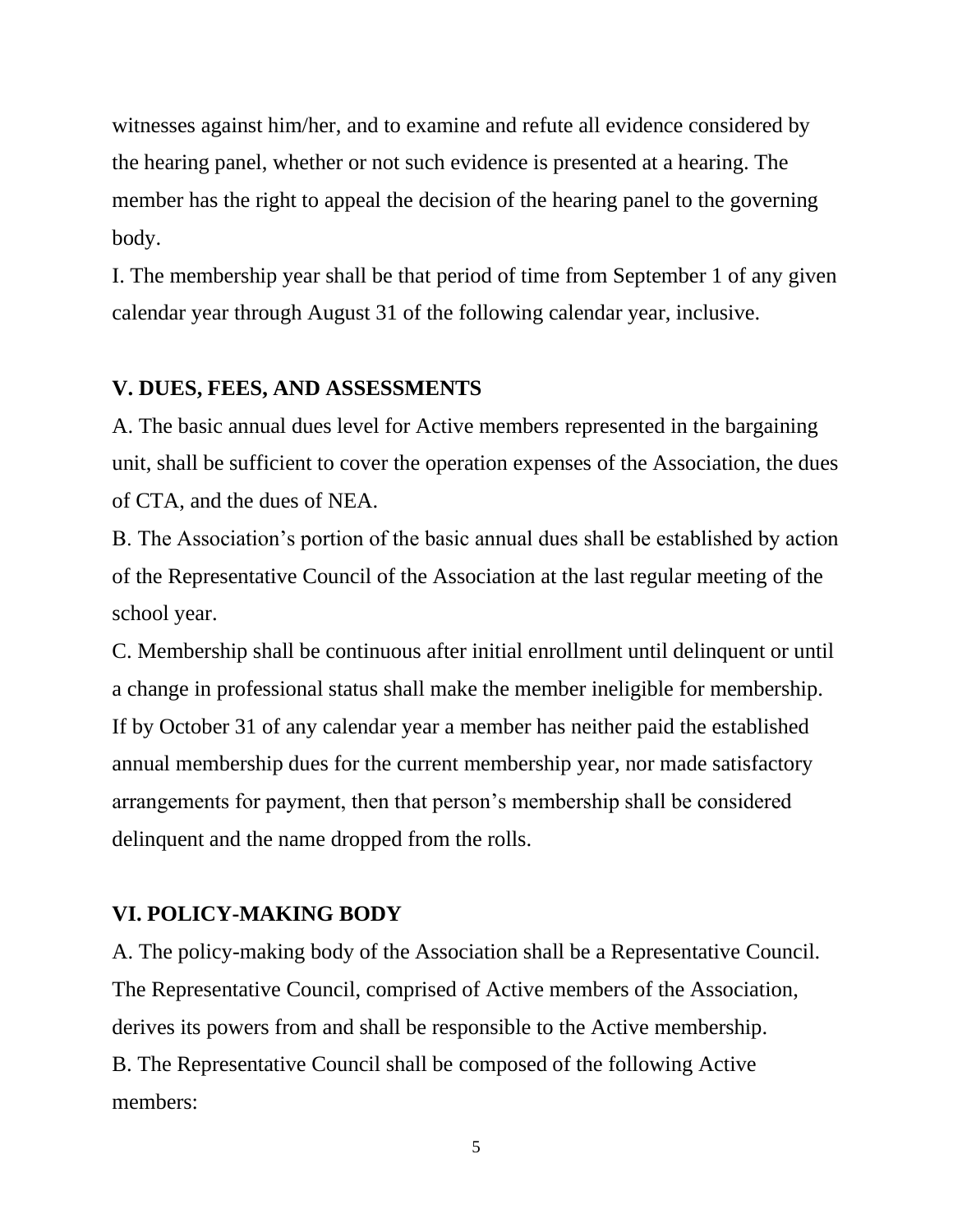1. Voting members of the Executive Board;

2. Representatives elected on the basis of one-person one-vote;

C. The Representative Council shall:

1. Establish Association policies and objectives and create a policy guide to be used in directing the actions of the Association. The HTA policy guide may be amended by a majority vote of the representative council after prior recommendation of the policy committee.

2. Adopt the annual budget of the Association on or before the first meeting of the school year;

3. Advise and consent on the establishment or discontinuance of committees recommended by the Executive Board; and

4. Establish the dues of the Association.

D. The Representative Council shall schedule meetings monthly during the school year. The number, place and time of meetings to be decided by the Executive Board.

E. Special meetings of the Representative Council may be called by the President, the Executive Board, or by the petition of twenty percent (20%) of the Active membership.

F. Special meetings of the Representative Council shall be called for a specific purpose and no business other than that for which the meeting is called may be transacted.

G. Notices and agendas for all meetings of the Representative Council shall be sent to all members of the Representative Council at least two (2) days prior to the date of the meeting.

H. For emergency meetings of the Representative Council during crisis situations, the Executive Board shall adopt procedures to notify representatives of meeting dates, places, and times.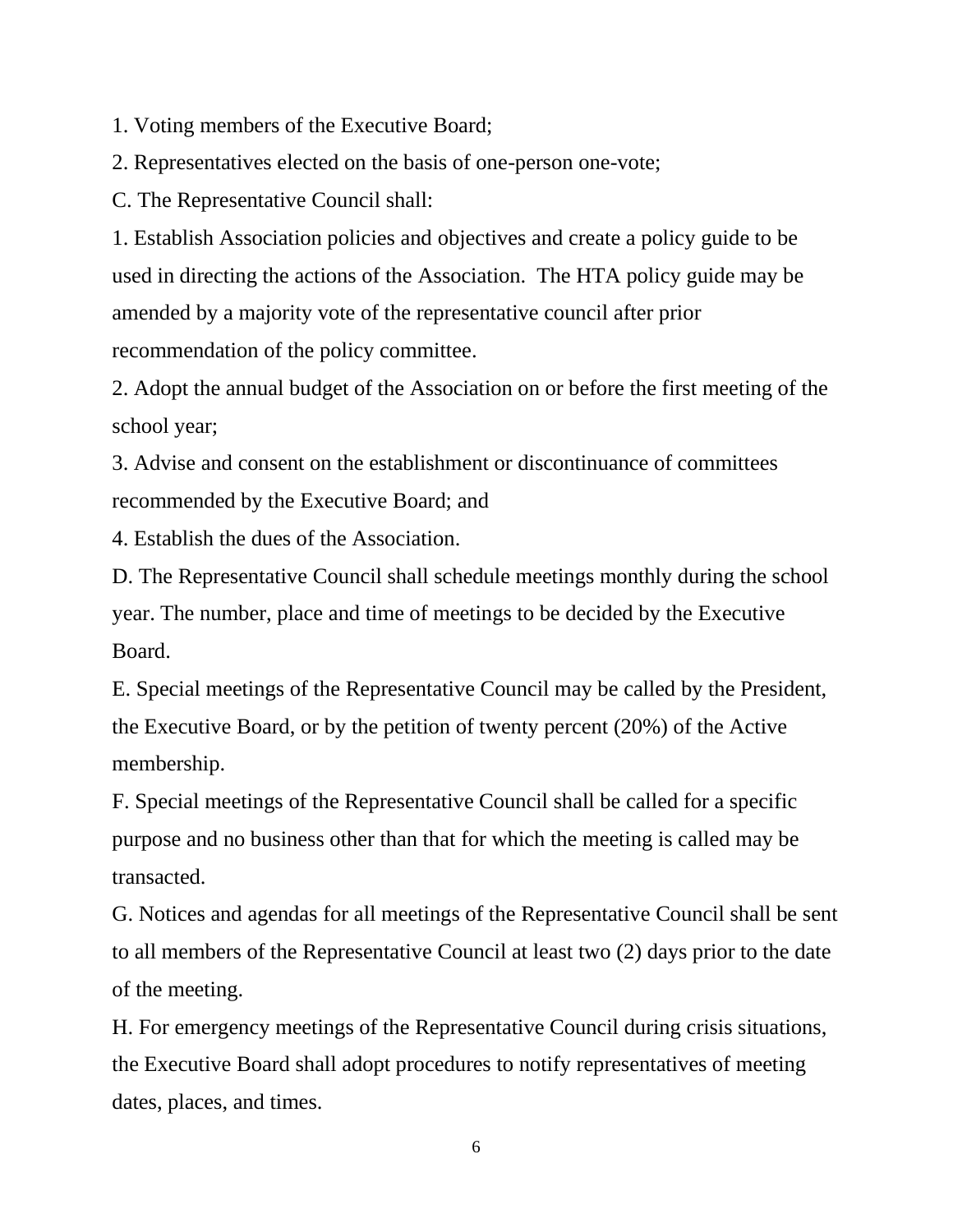I. A quorum for all meetings of the Representative Council shall consist of a majority of all voting members of the Representative Council.

#### **VII. REPRESENTATIVES**

A. Representatives shall be elected by and from the Active membership for each faculty group. Such election shall be by open nominations and by secret ballot. If, following a period of open nominations, the number of candidates is equal to or less than the number of representative positions to be filled, an election for school site representatives may be waived and the candidate(s) declared elected. (Amended April, 2016)

B. Representatives shall serve a term of two (2) years.

C. Each faculty, site or site unit shall be entitled to at least one representative and shall have one representative for each twenty-five (25) Active members on the staff, or major fraction thereof.

D. Active members who are not represented through an individual school group shall be counted as a special faculty group entitled to the same representation on the Representative Council as individual school faculty groups.

E. Vacancies: Vacancies in the office of Representative for whatever cause may be filled by properly elected replacements.

1. Site Representatives Elected to an Executive Board Office shall relinquish their position as Site Representative

F. Representatives shall:

1. Conduct constant and ongoing liaison between the Representative Council and the Active members of the faculty/site unit;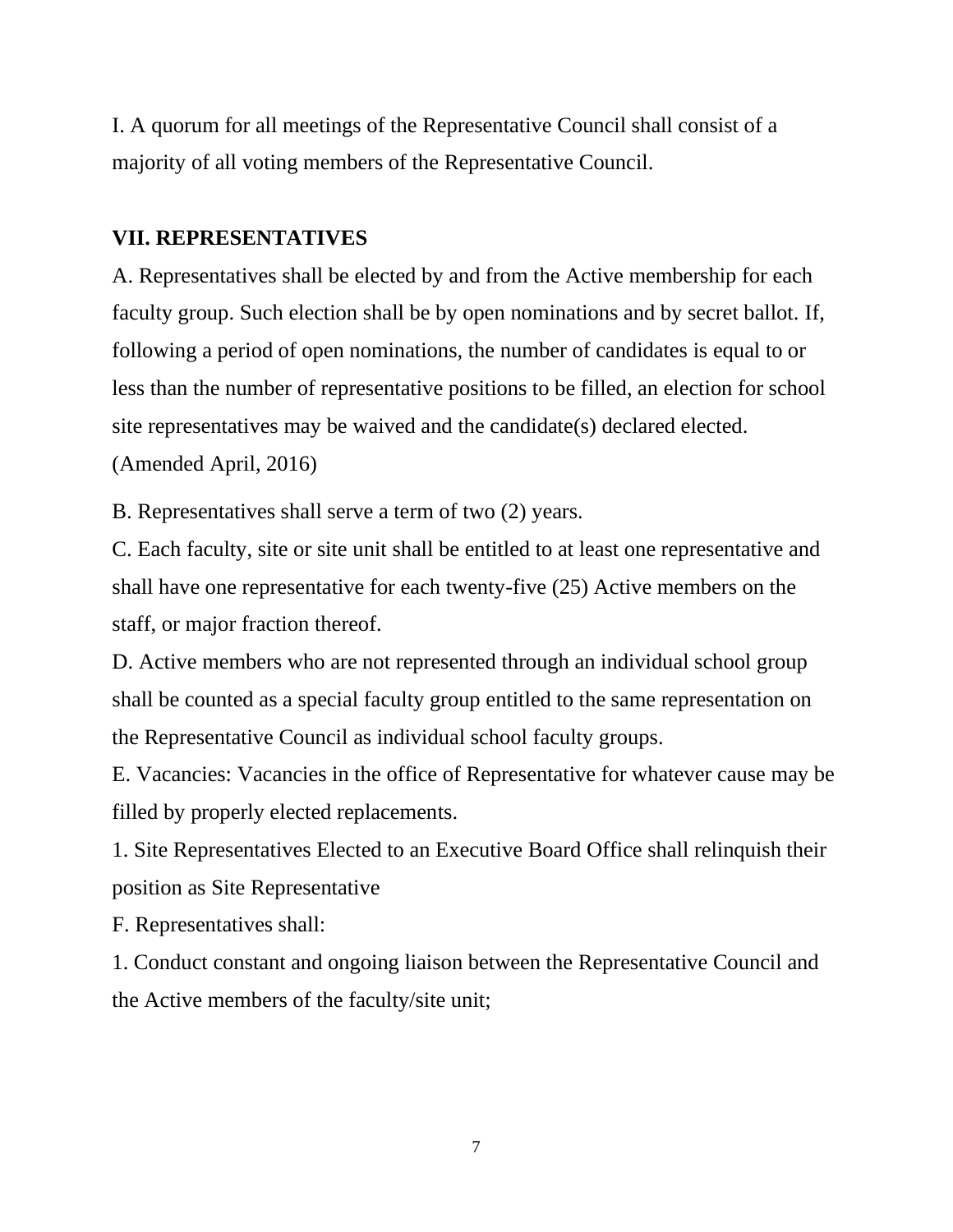2. Serve as the official channel through which written communications and publications can be easily and quickly transmitted between the Association and the members;

3. Represent the views and input of the Active membership in votes taken in the Representative Council, conducting frequent and regular polls of such membership for this purpose; and

4. Perform such additional duties as prescribed by the Executive Board.

G. A Representative shall not conduct an election in which he/she is a candidate.

#### **VIII. OFFICERS**

A. The officers of the Association shall be a President, a First Vice- President, a Second Vice-President, a Secretary, and a Treasurer.

B. These officers shall be and remain currently paid-up local, state, and national (Active) members as a condition for nomination to and service in their respective positions during their terms of office.

C. These officers shall be elected by and from the Active membership of the Association. Such election shall be by open nominations and secret ballot. D. Officers shall be elected for a term of two (2) years, with the offices of President, Second Vice-President, and Secretary commencing on the end of the last school day of any odd-numbered calendar year. The offices of First Vice-President and Treasurer will commence on the end of the last school day and any evennumbered calendar year.

E. A vacancy shall be deemed to exist in the case of death, resignation, or inability to serve in any of the offices of the Association. If there is a vacancy occurring in the office of the President, the Vice-President shall assume the office. In the event a vacancy occurs in the other offices, a special election shall be held to elect successors to fill the unexpired terms.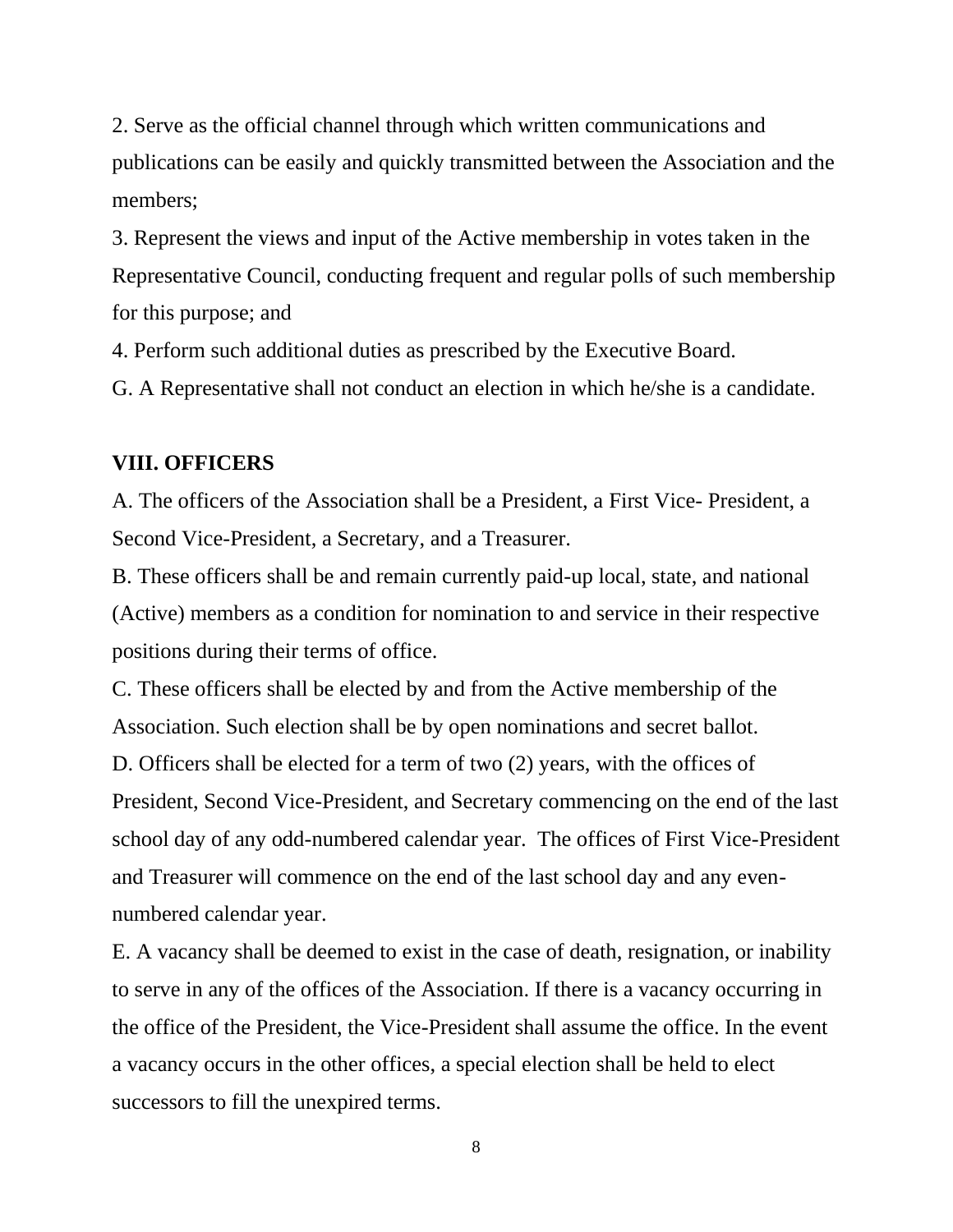F. The President shall be the chief executive officer of the Association and its policy leader.

The President shall:

1. Preside at all meetings of the Association, the Representative Council and Executive Board;

2. Prepare the agenda for the meetings of the Association, the Representative Council and the Executive Board;

3. Be the official spokesperson for the Association;

4. Be familiar with the governance documents of the Association, CTA, and NEA;

5. Appoint all chairpersons and members of committees with the approval of the Executive Board at the beginning of each school year;

6. Appoint the chairperson and members of the Bargaining Team with the approval of the Executive Board at the beginning of each school year;

7. Call meetings of the Association, Representative Council and the Executive Board;

8. Propose the procedures for grievance processing for ratification by the Executive Board and the Representative Council;

9. Suggest policies, plans and activities for the Association and be held responsible for the progress and work of the Association;

10. Attend meetings of the Service Center Council of which the Association is a part; and

11. Attend other CTA/NEA meetings as directed by the Representative Council.

G. The First Vice-President shall:

1. Serve as assistant to the President in all duties of the President;

2. Assume the duties of the President in the absence of the President;

3. Be responsible for the formation and distribution of the Association's calendar of activities; and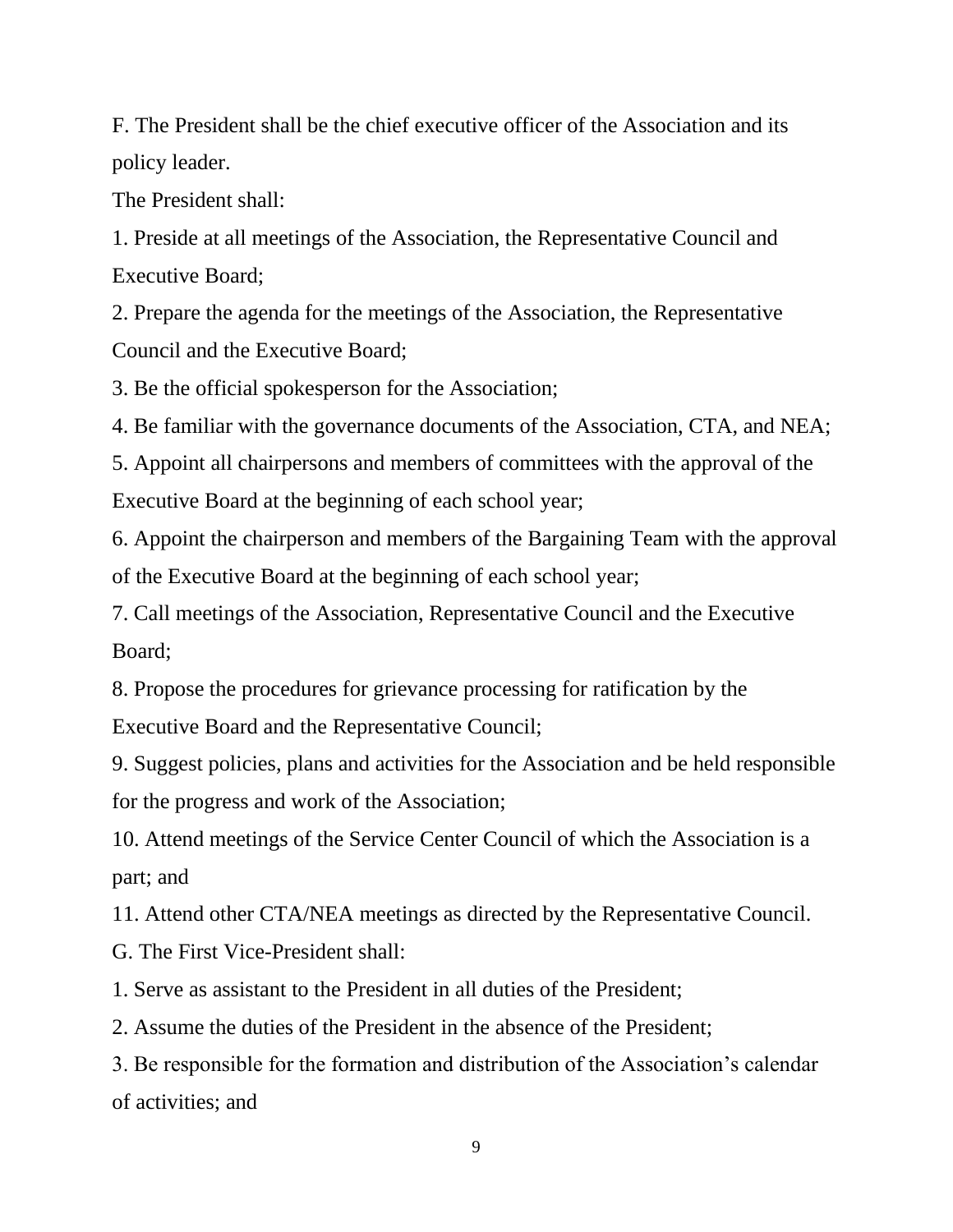4. Attend meetings of the Service Center Council of which the Association is a part; and

5. Attend other CTA/NEA meetings as directed by the Representative Council. H. The Second Vice-President shall:

1. Serve as coordinator of committee activities at the direction of the President.

2. Attend meetings of the Service Center Council of which the Association is a part; and

3. Attend other CTA/NEA meetings as directed by the Representative Council.

I. The Secretary shall:

1. Keep a careful and accurate record of the proceedings of each meeting, regular or special, of the Association, Representative Council, and the Executive Board;

2. Be responsible for the distribution of minutes, notice of meetings, and agendas for all meetings to members of the Representative Council and Executive Board; and to the membership when appropriate;

3. Keep an accurate roster of the membership of the Association and of all committees; and

4. Carry on the correspondence pertaining to the affairs of the Association as directed by the President.

J. The Treasurer shall:

1. Receive all funds belonging to the Association and be responsible for their safekeeping and accounting;

2. Pay out such funds upon orders of the President;

3. Provide a written financial report for each regular meeting of the Representative Council and Executive Board;

4. Be responsible for an annual audit of the books of the Association and distributing a summary of this audit to the membership; and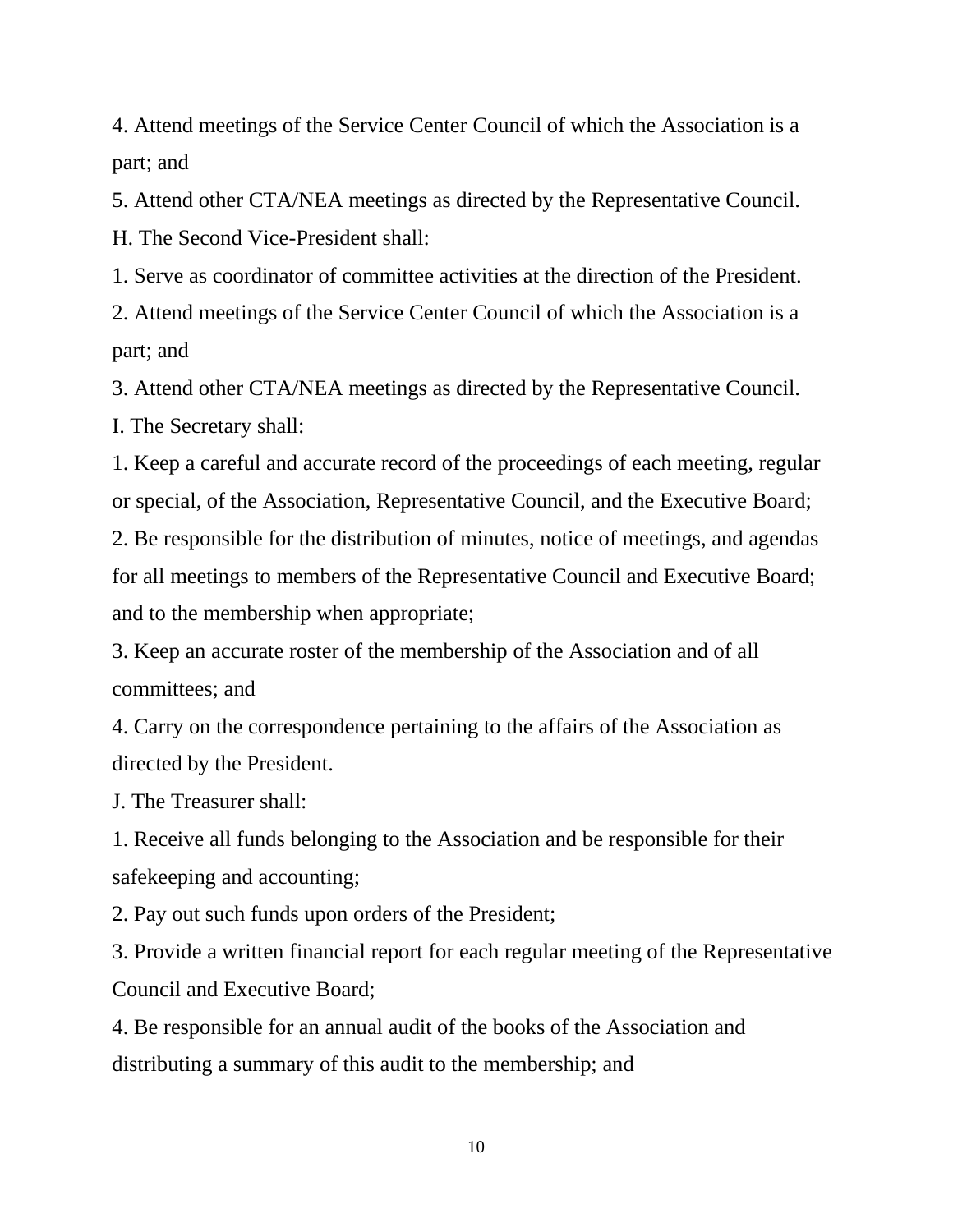5. Be responsible for submitting membership and financial reports to CTA, NEA, and other agencies as required by law.

# **IX. EXECUTIVE BOARD**

A. The Executive Board shall be composed of the elected officers,

B. All members of the Executive Board shall be and remain currently paid-up local, state, and national (Active) members as a condition for nomination to and service in this position.

C. The Executive Board shall meet prior to each regular meeting of the Representative Council and at such other times as the President may deem necessary, or upon written petition of a majority of the members of the Executive Board.

D. The duties and the responsibilities of the Executive Board are:

1. Coordinate the activities of the Association;

2. Act for the Representative Council when school is not in session;

3. Direct the bargaining activities of the Association, subject to policies established by the Representative Council;

4. Approve by majority vote appointment and by two-thirds (2/3) vote removal of bargaining team members;

5. Recommend a budget for the Association to the Representative Council;

6. Approve by majority vote all appointment and removal of committee members, including chairpersons;

7. Adopt the local Standing Rules for the Association;

8. Adopt grievance procedure;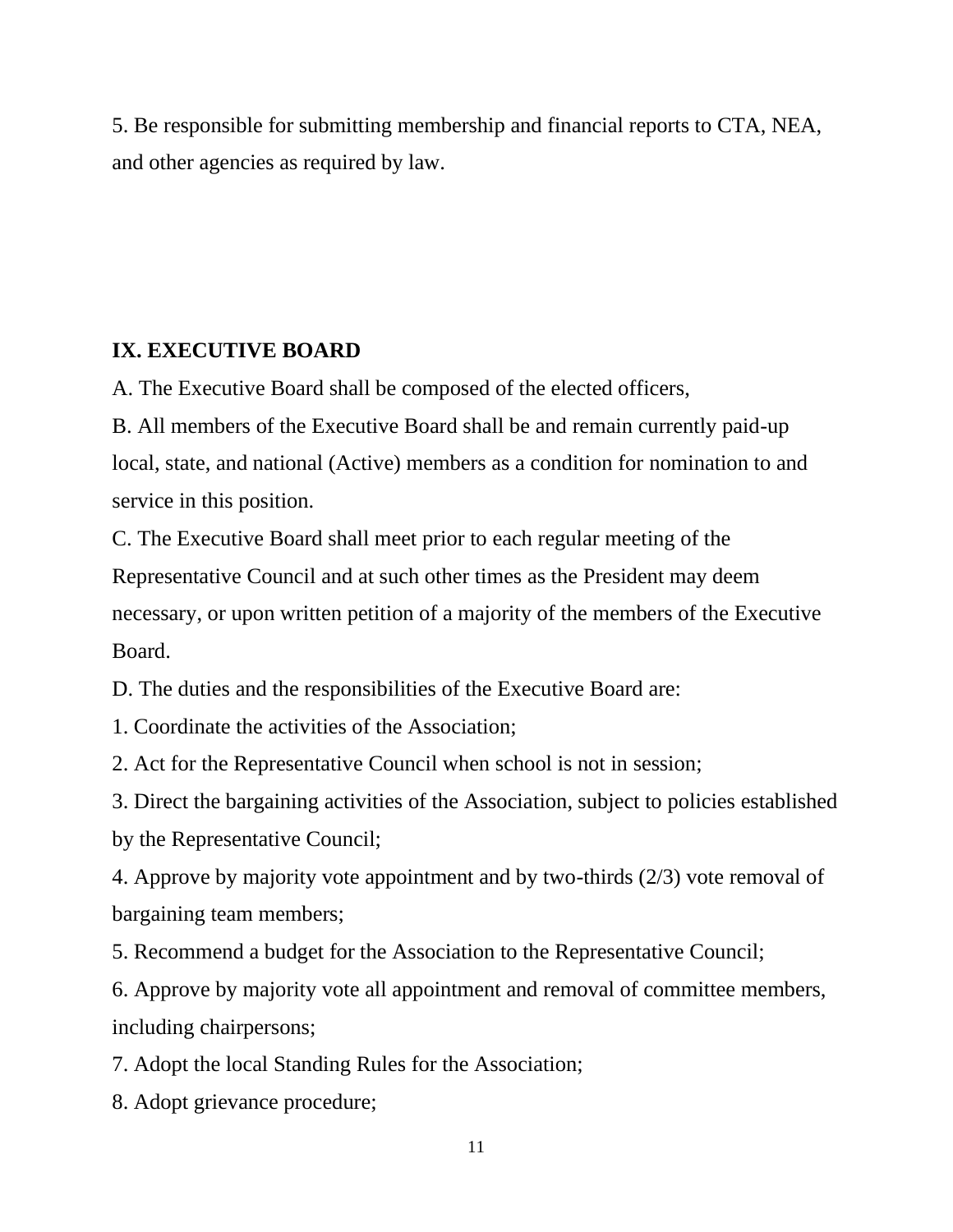9. Direct the grievance activities of the Association; and

10. Exercise all the business and organizational powers and duties for the Association as prescribed by law and these bylaws, subject to any restrictions that may be imposed by the Representative Council.

E. A quorum for all meetings of the Executive Board shall consist of a majority of the elected members of that body.

### **X. MEETINGS OF THE GENERAL MEMBERSHIP:**

A. Meetings of the Association may be called by the President, the Executive Board, or by written petition of twenty percent (20%) of the Active membership. B. Notices of the Association meetings including date, place, time, and purpose of the meeting shall be made available to all members of the Association at least two days before the meeting except during crisis situations.

C. For emergency meetings during crisis situations, the Executive Board shall adopt procedures to notify the Association membership of meeting dates, places and times.

D. A quorum for meetings of the Association shall be fifty percent (50%) of the Active membership.

# **XI. BARGAINING TEAM**

A. The duties of the Bargaining Team are to represent and to bargain for all bargaining unit members.

B. The President shall appoint all members, alternates, and the chairperson of the Bargaining Team with the concurrence of the Executive Board, and with the advice and consent of the Representative Council.

C. Vacancies created by resignation or inability to serve shall be filled by the Executive Board from the list of alternates.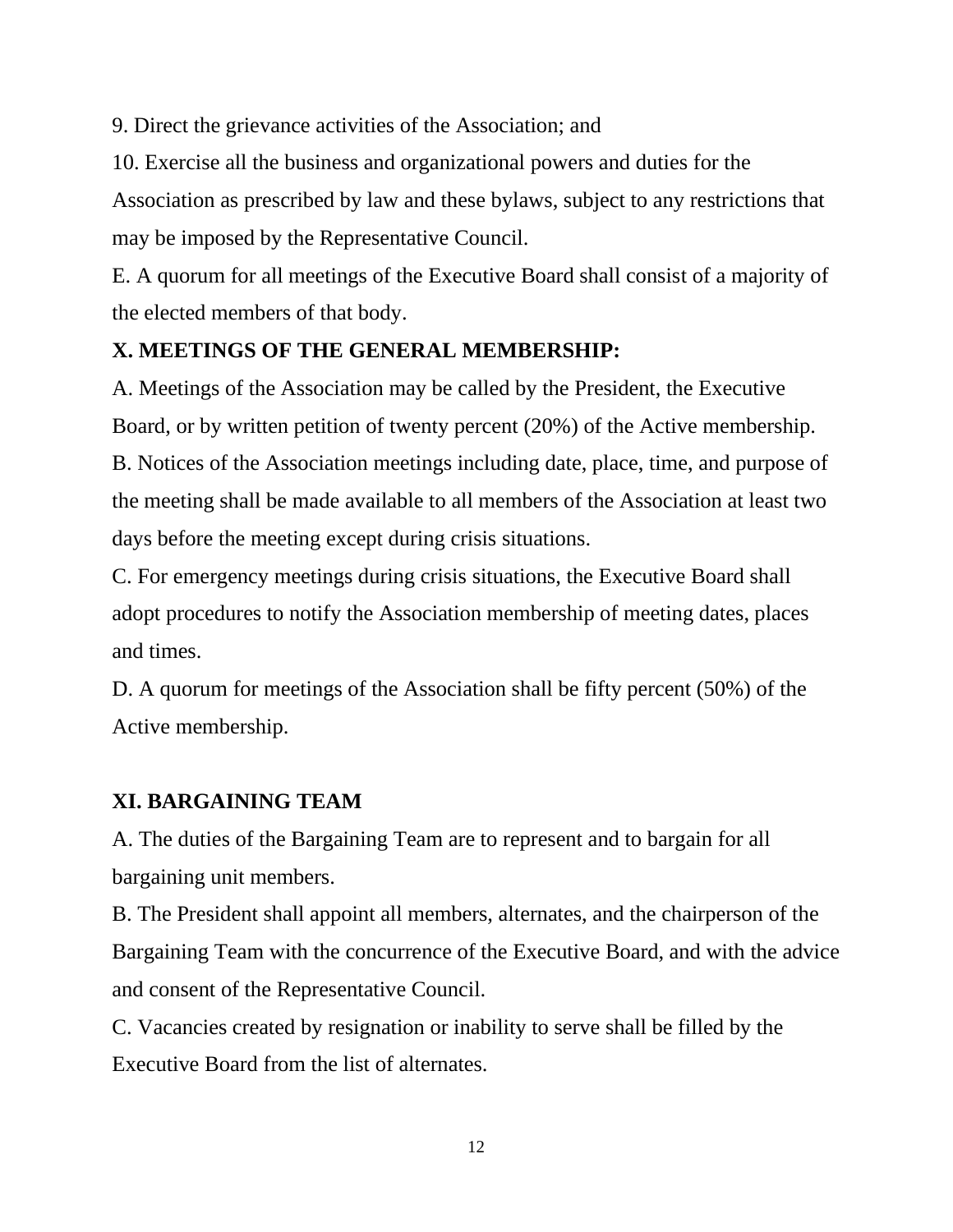D. The Executive Board, by two-thirds (2/3) vote, may remove a member of the Bargaining Team.

E. Responsibility and authority for directing the bargaining process on behalf of the Association are vested in the Executive Board subject to policies established by the Representative Council. The Executive Board is distinct from the Bargaining Team.

F. Employees in each appropriate bargaining unit shall be surveyed to determine contents of the proposed contract demands, and the contract proposal for each appropriate unit shall be approved by the Representative Council in that unit. G. The Bargaining Team shall report its activities to the Executive Board as the Board requires.

H. The Executive Board shall provide for the dissemination of information regarding bargaining and the activities of the Bargaining Team to the general membership.

I. The Bargaining Team is empowered to reach tentative agreements with the district. Such agreements shall be considered tentative and not binding upon the Association until such agreements have been ratified by the membership in the appropriate unit(s) unless such ratification shall have been specifically waived or otherwise delegated by that active membership.

#### **XII. GRIEVANCE PROCESSING**

A. The Executive Board shall adopt, with the approval of the Representative Council, the procedures for grievance processing.

B. These procedures shall include, but not be limited to, the following:

1. Provide for representation to assist all members of the bargaining unit(s) in processing grievances;

2. Training for handling grievances; and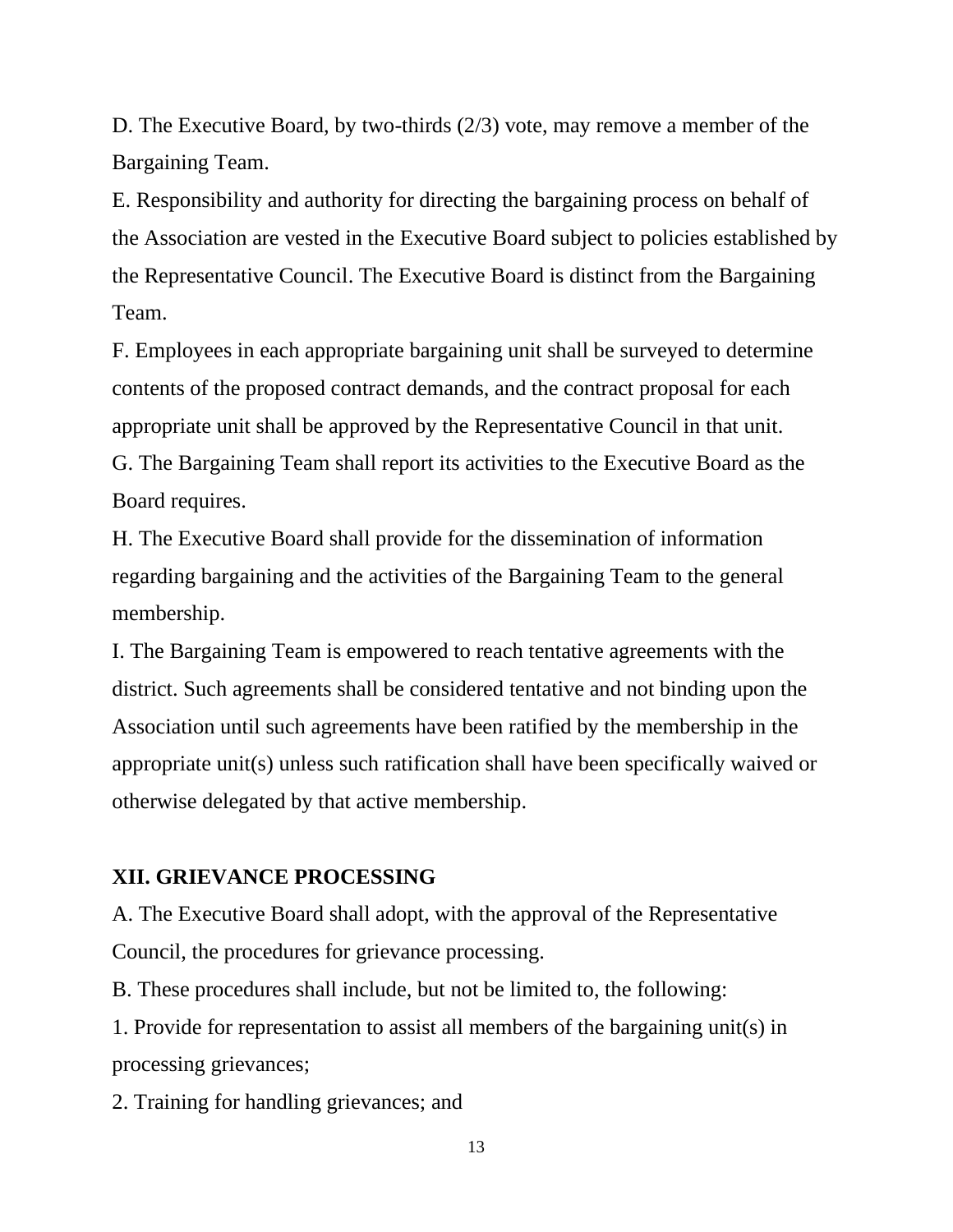3. Evaluation of the Association's grievance policies and procedures.

# **XIII. NOMINATIONS AND ELECTIONS**

The Chapter shall follow and members are entitled to the rights contained in the *CTA Requirements for Chapter Election Procedures* published annually with the *CTA Elections Manual*.

The chapter president must provide all Active members an opportunity to vote. Chapter presidents do not have the option of deciding that such elections shall not be held.

A. The Elections Committee and Chairperson shall be appointed by the president and approved by the Executive Board to which it is responsible at the beginning of each school year. The duties of the Elections Committee shall be to:

1. Ensure that all Association/CTA/NEA election codes and timelines are followed;

- 2. Establish election timelines;
- 3. Develop and carry out timelines and procedures;

4. Prepare ballots for election of officers and such other elections as may be necessary;

5. Count the ballots and certify the results; and

- 6. Handle initial challenges.
- B. Elections shall be conducted with:
- 1. Open nomination procedure;
- 2. Secret ballot;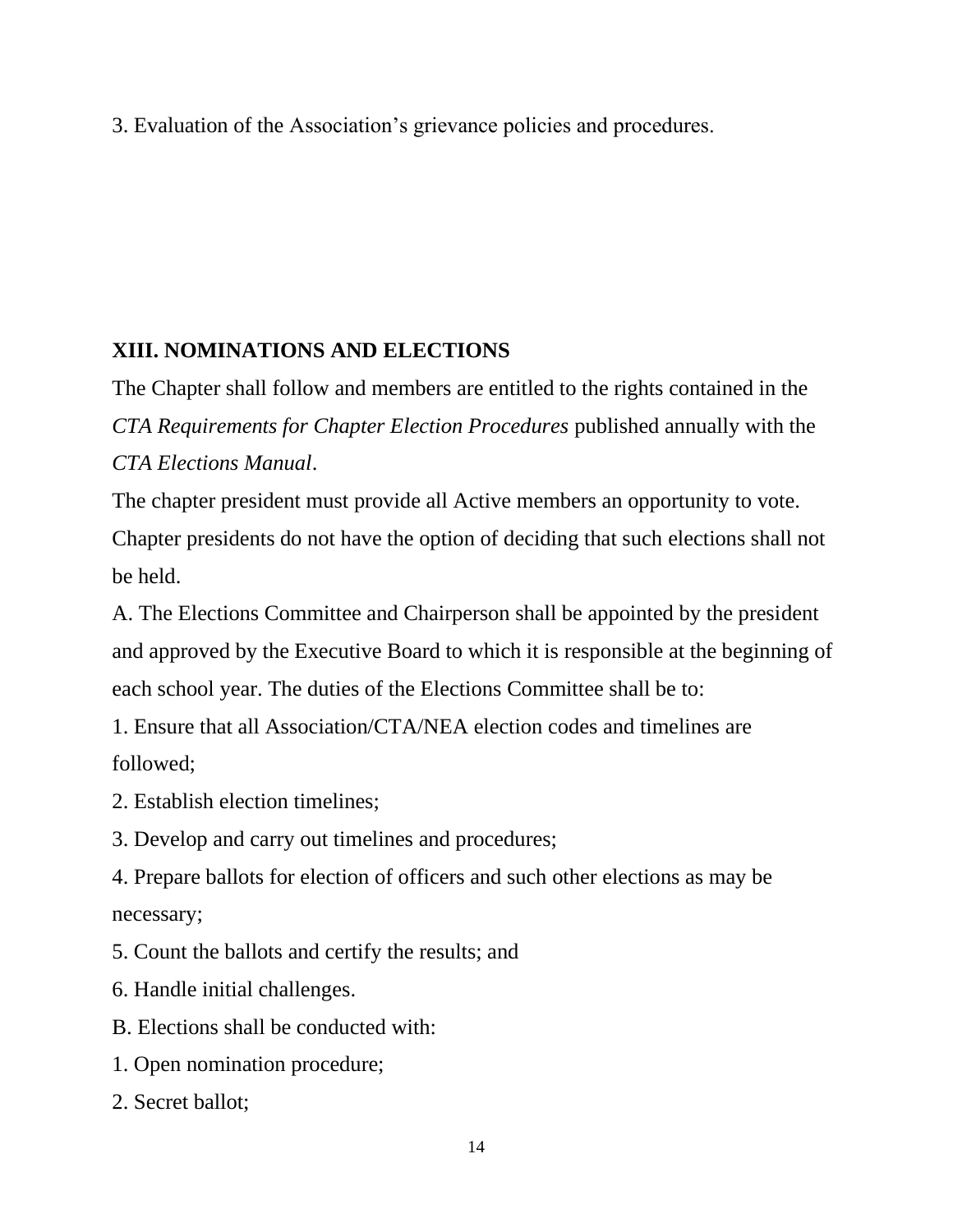3. All Active member vote;

4. Record of voters receiving or casting ballots; and

5. Majority vote, unless otherwise specified.

C. State Council Representative elections shall be conducted in accordance with CTA rules after the chapter or Service Center Council has been notified to do so by the CTA Elections and Credentials Committee.

D. NEA State Delegate elections shall be conducted in accordance with CTA/NEA rules.

E. NEA Local Delegate elections shall be conducted in accordance with CTA/NEA rules. An election for NEA Local Delegate(s) may be waived and the candidate(s) declared elected if, following a period of open nominations, the number of candidates is equal to or less than the number of delegates to be filled. This election will not generate successor delegates unless the nomination process requires candidates for both regular and successor delegate positions. (Amended April, 2016)

#### **XIV. COMMITTEES**

A. Committees, except as otherwise provided in these bylaws, may be established and discontinued by the Executive Board, subject to advice and consent by the Representative Council.

B. Each committee shall submit periodic reports to the Executive Board and Representative Council.

#### **XV. PARLIAMENTARY AUTHORITY**

*Robert's Rules of Order, Newly Revised,* latest edition, shall be followed at all meetings of the Association, the Representative Council, and the Executive Board.